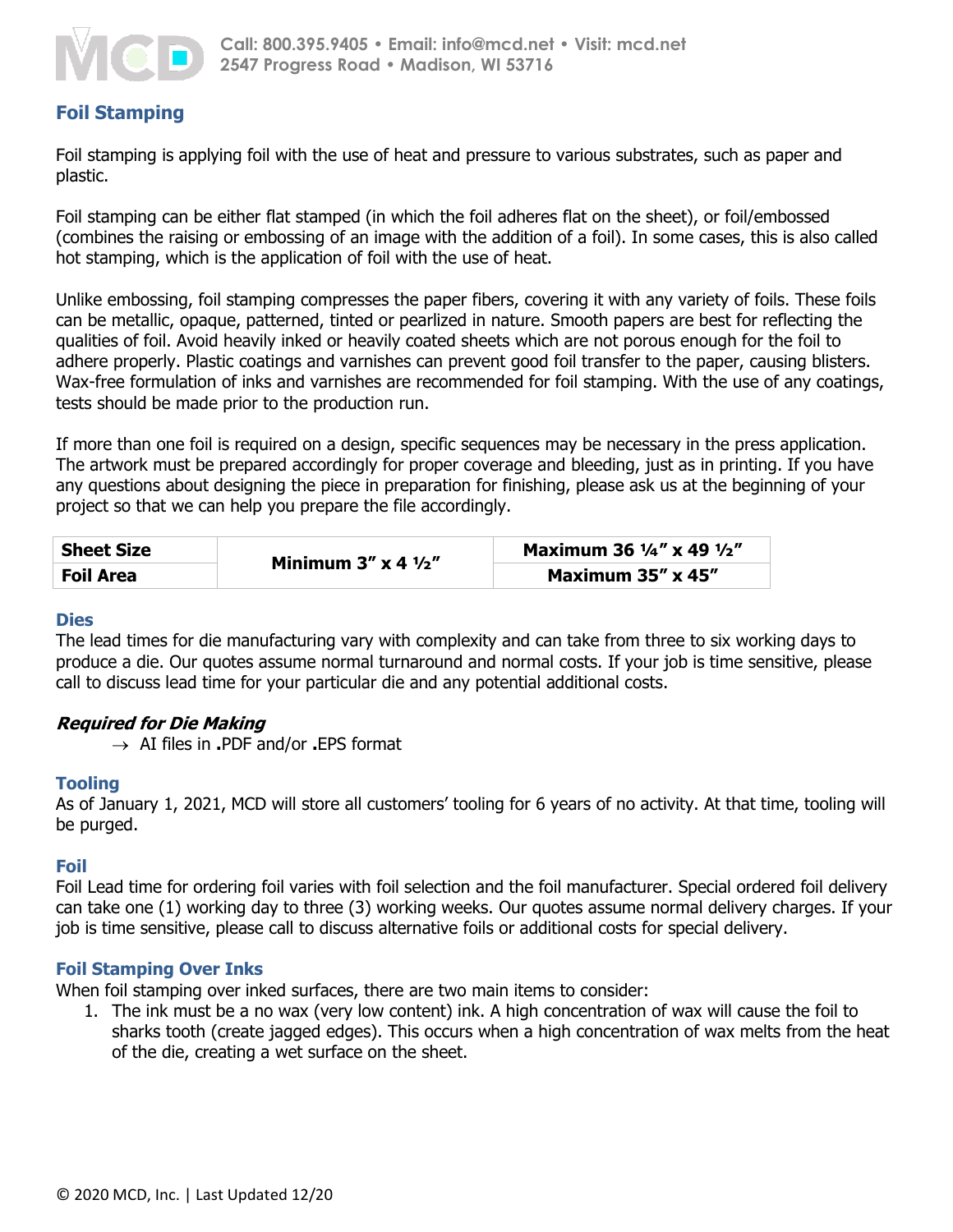

2. Not to use rubber based inks. Rubber based inks never really completely dry on the paper, and therefore, prohibits the foil from properly bonding to the inked area. In addition, be sure to allow the printed sheet to dry two to three days before stamping when possible. Darker inks dry much slower, requiring four to five days of curing time.

# **Required for Ordering Foil**

- $\rightarrow$  Specify the type of substrate we will be stamping
- $\rightarrow$  Identification of images to be foiled and colors to be used\*

Note: Our stock foil chart includes the foil we inventory. These foils consist of metallics, gloss and matte pigments.

# **Quality Control**

Required for set up and quality control:

- $\rightarrow$  Ruled up press sheet with gripper and side guide indicated\*
- $\rightarrow$  Sample of finished piece\* (if re-run)
- $\rightarrow$  Additional sheets for waste and make ready
- $\rightarrow$  Gripper margin of 1/2"

# **Recommendations for Successful Results**

- $\rightarrow$  Do not use rubber-based inks
- $\rightarrow$  Use wax-free inks and coatings
- $\rightarrow$  Allow for adequate ink drying time
- $\rightarrow$  Do not reverse out images that are to be foiled
- $\rightarrow$  Do not use UV coatings unless tested in advance
- $\rightarrow$  Avoid heavily inked sheets, if possible
- $\rightarrow$  Avoid fine type to prevent fill in of letters (call for advice)
- $\rightarrow$  Minimum line width ¼ " pt. and minimum knock out is 1/2" pt.
- $\rightarrow$  If foiled sheet is to be used in a laser printer, please call to discuss
- $\rightarrow$  If foil is to be overprinted, please ask for recommendations
- $\rightarrow$  Call for advice on pigment, pearl or pastels foils
- $\rightarrow$  Artwork to be 100% black or another color that we can change to black.
- $\rightarrow$  Outline fonts whenever possible. This will keep fonts from substituting when we open your files.

\* Please mark each item with your job number and your company name.